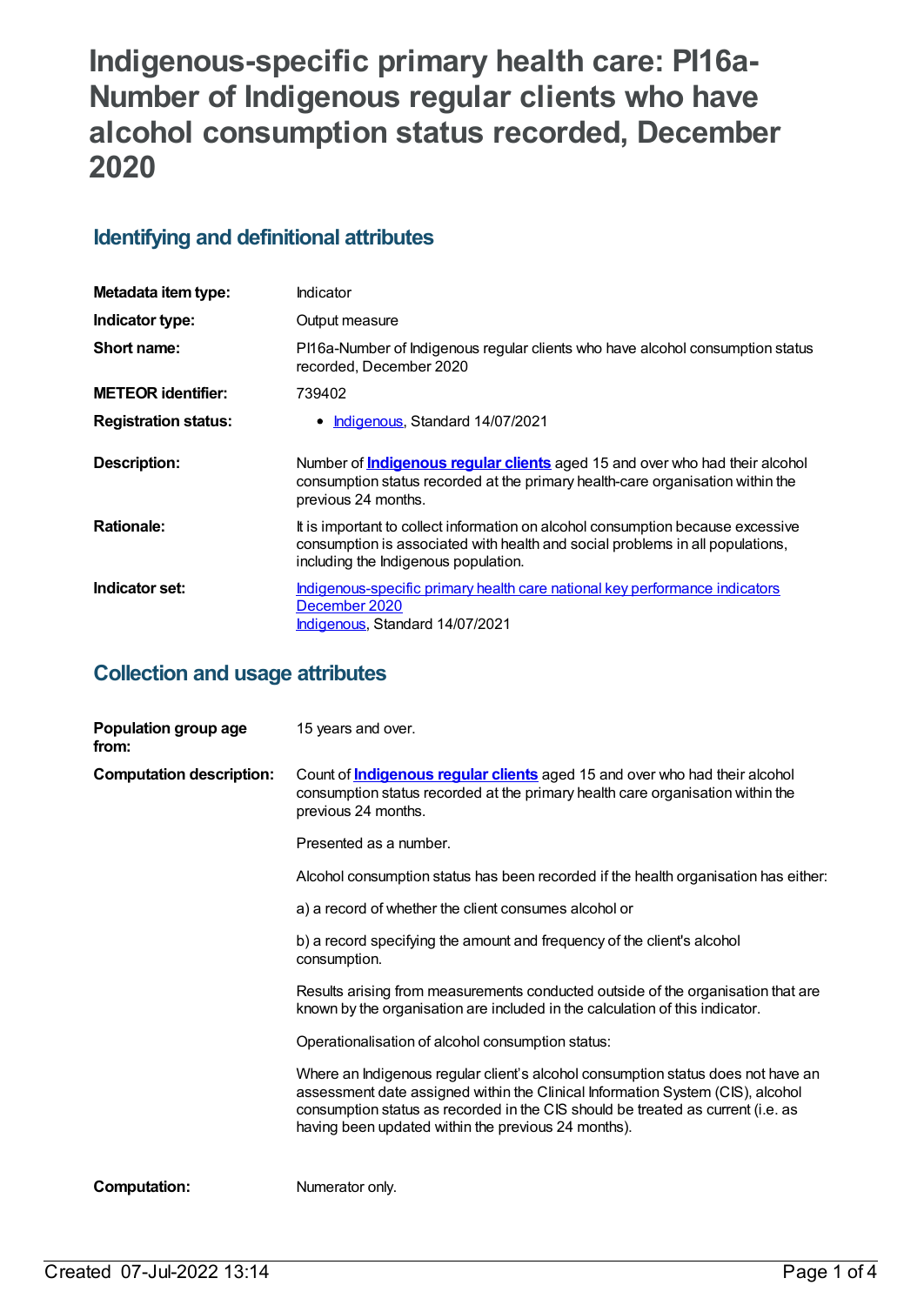| <b>Numerator:</b>        | Number of Indigenous regular clients aged 15 and over who had their alcohol<br>consumption status recorded at the primary health-care organisation within the<br>previous 24 months. |
|--------------------------|--------------------------------------------------------------------------------------------------------------------------------------------------------------------------------------|
| Numerator data elements: | -Data Element / Data Set-                                                                                                                                                            |
|                          | Person-age, total years N[NN]                                                                                                                                                        |
|                          | <b>Data Source</b>                                                                                                                                                                   |
|                          | Indigenous-specific primary health care national Key Performance Indicators<br>(nKPI) data collection                                                                                |
|                          | NMDS / DSS                                                                                                                                                                           |
|                          | Indigenous-specific primary health care NBEDS December 2020                                                                                                                          |
|                          | Guide for use                                                                                                                                                                        |
|                          | Aged 15 and over only.                                                                                                                                                               |
|                          | -Data Element / Data Set-                                                                                                                                                            |
|                          | Person-alcohol consumption status recorded indicator, yes/no code N                                                                                                                  |
|                          | Data Source                                                                                                                                                                          |
|                          | Indigenous-specific primary health care national Key Performance Indicators<br>(nKPI) data collection                                                                                |
|                          | NMDS / DSS                                                                                                                                                                           |
|                          | Indigenous-specific primary health care NBEDS December 2020                                                                                                                          |
|                          | Data Element / Data Set-                                                                                                                                                             |
|                          |                                                                                                                                                                                      |
|                          |                                                                                                                                                                                      |
|                          | Person-Indigenous status, code N<br><b>Data Source</b>                                                                                                                               |
|                          | Indigenous-specific primary health care national Key Performance Indicators<br>(nKPI) data collection                                                                                |
|                          | NMDS / DSS                                                                                                                                                                           |
|                          | Indigenous-specific primary health care NBEDS December 2020                                                                                                                          |
|                          | Guide for use                                                                                                                                                                        |
|                          | Indigenous only.                                                                                                                                                                     |
|                          | Data Element / Data Set-                                                                                                                                                             |
|                          | Person-regular client indicator, yes/no code N                                                                                                                                       |
|                          | Data Source                                                                                                                                                                          |
|                          | Indigenous-specific primary health care national Key Performance Indicators<br>(nKPI) data collection                                                                                |
|                          | NMDS / DSS                                                                                                                                                                           |
|                          | Indigenous-specific primary health care NBEDS December 2020                                                                                                                          |
|                          | Guide for use                                                                                                                                                                        |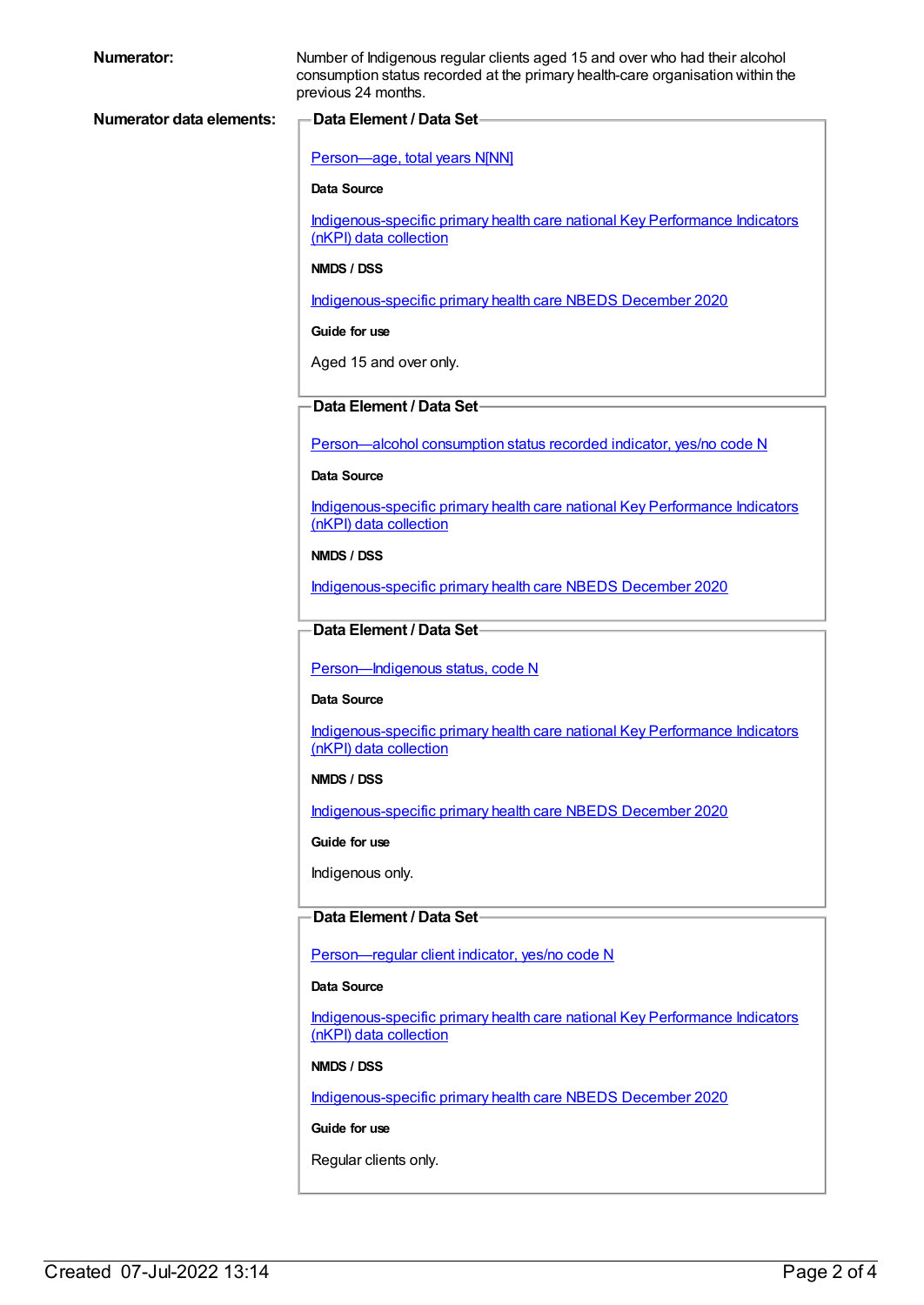| Disaggregation:                         | 1. Sex:<br>a) Male<br>b) Female.                                                                                                 |
|-----------------------------------------|----------------------------------------------------------------------------------------------------------------------------------|
|                                         | 2. Age group:<br>a) 15-24 years<br>b) 25-34 years<br>c) 35-44 years<br>d) 45-54 years<br>e) 55-64 years<br>f) 65 years and over. |
| <b>Disaggregation data</b><br>elements: | Data Element / Data Set-<br>Person-age, total years N[NN]                                                                        |
|                                         | <b>Data Source</b>                                                                                                               |
|                                         |                                                                                                                                  |
|                                         | Indigenous-specific primary health care national Key Performance Indicators<br>(nKPI) data collection                            |
|                                         | NMDS / DSS                                                                                                                       |
|                                         | Indigenous-specific primary health care NBEDS December 2020                                                                      |
|                                         | Guide for use                                                                                                                    |
|                                         | Aged 15 and over only.                                                                                                           |
|                                         | Data Element / Data Set-                                                                                                         |
|                                         | Person-sex, code X                                                                                                               |
|                                         | <b>Data Source</b>                                                                                                               |
|                                         | Indigenous-specific primary health care national Key Performance Indicators<br>(nKPI) data collection                            |
|                                         | NMDS / DSS                                                                                                                       |
|                                         | Indigenous-specific primary health care NBEDS December 2020                                                                      |
|                                         |                                                                                                                                  |

**Comments:** Census date for reporting is 31 December 2020.

# **Representational attributes**

| Count   |
|---------|
| Real    |
| Person  |
| N[N(6)] |
|         |

# **Indicator conceptual framework**

| Framework and | <b>Health Behaviours</b> |
|---------------|--------------------------|
| dimensions:   |                          |

#### **Data source attributes**